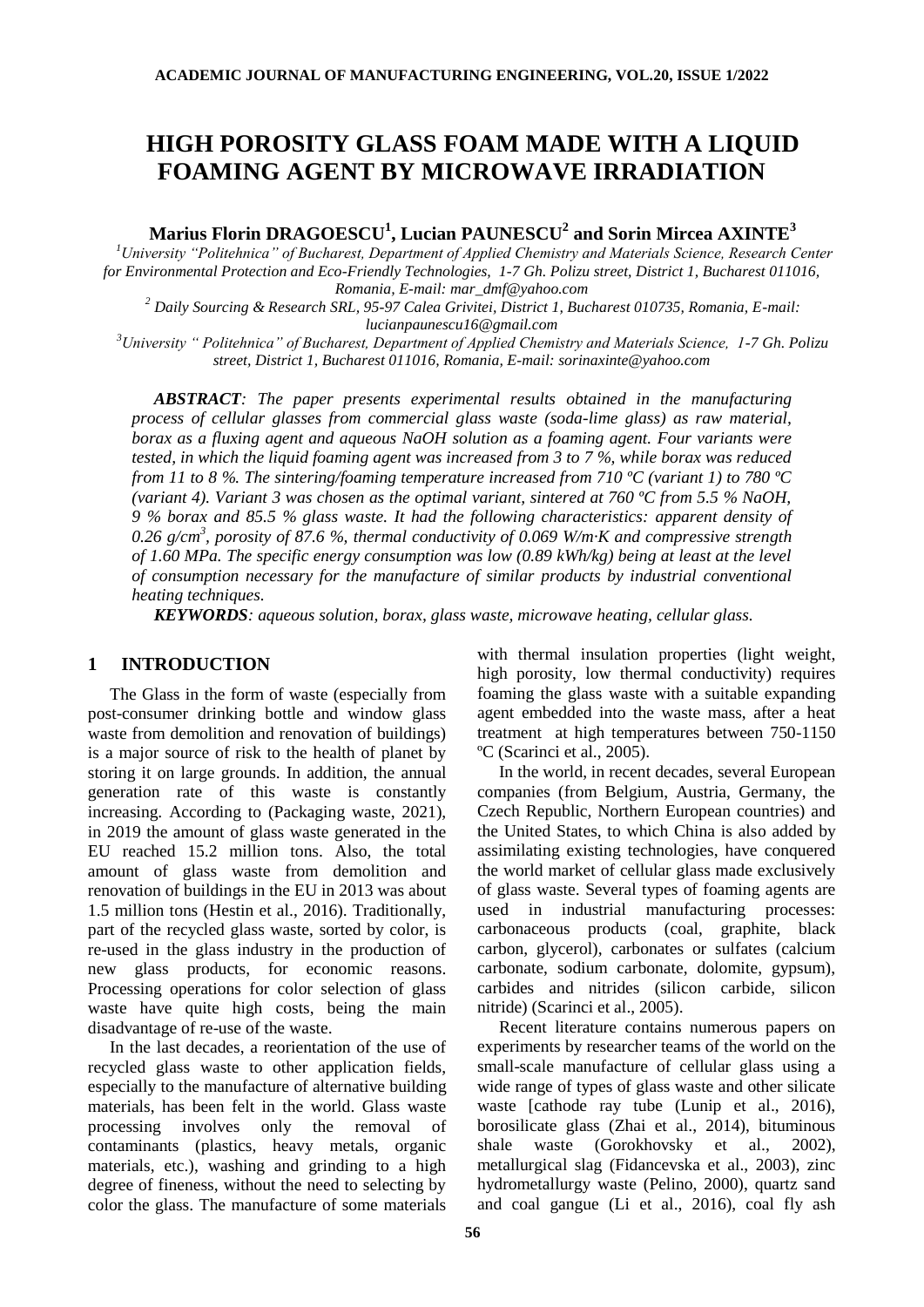(Chakartnarodom & Ineure, 2014), etc.] as well as foaming agents [agents of vegetable origin (Arcaro et al., 2016; da Silva et al., 2016), egg shell (Fernandes et al., 2013), organic agents (Attila et al., 2013), etc.], in order to improve the characteristics of the final products.

An experiment for the manufacture of cellular glass using glass waste (soda-lime glass) as raw material, borax as a fluxing agent and aqueous sodium hydroxide solution (NaOH·H2O) as a foaming agent was carried out recently, the results being published in literature (da Silva et al., 2019 a and b; Foreman, 2020). The combination of the fluxing agent and foaming agent proportions as well as the variation of the sintering temperature led to the variation of the porosity type (predominantly closed or predominantly open) being able to modify the product density in a wide range between 0.16- 0.79  $g/cm<sup>3</sup>$ , the maximum value of porosity reaching 92 %. The role of NaOH $\cdot$ H<sub>2</sub>O was to reduce the value of the material density as well as to decrease the closed porosity ratio. The addition of borax in the presence of a small proportion of hydrated NaOH favored the densification and obtaining of a structure with closed pores. The thermally released gas that contributes to the glass waste foaming is steam (water vapor). At the transition temperature of the glass ( $T_g = 587$  °C) a crystalline phase of hydrated sodium and calcium silicate  $(Na_2CaSi_2O_6.2H_2O)$  is formed. Upon reaching the softening point of the glass-based mixture (above 700 ºC) the release of water vapor from hydrated sodium and calcium silicate creates bubbles inside the mass with adequate viscosity of the glass, subsequently transformed by cooling into cells.

It should be noted that all industrial or experimental manufacturing processes noted above were performed by conventional heating techniques using electricity (electrical resistances) or thermal energy (fuel combustion). A faster and more economical technique according to the results obtained in numerous previous experiments (Paunescu et al., 2021 a and b; Dragoescu & Paunescu, 2020) was adopted and improved by the authors of the current paper within the Romanian company Daily Sourcing & Research. This is a predominantly direct microwave heating technique specially designed for the sintering/foaming processes of glass waste, in order to avoid the destruction of the internal structure of the glassbased mixture irradiated exclusively directly with microwave. The method by which the too intense flow of electromagnetic waves acts on the material subjected to heating in two ways (one predominantly direct and the other partially

indirect) allows to obtain cellular glasses with characteristics similar to those of products made by conventional techniques, under conditions in which the process occurs much more fast and the energy efficiency is higher.

The experimentation of manufacturing the cellular glass of glass waste, borax and an aqueous NaOH solution by applying the unconventional technique mentioned above is the objective of the current paper.

## **2 METHODS AND MATERIALS**

## **2.1 Methods**

Each In general, the use of a liquid foaming agent in the cellular glass manufacturing process promises a microstructure with fine and homogeneous porosity due to the easy penetration of the agent among the solid particles of the raw material. It is also the case of dissolving in water a powder material (NaOH) forming an aqueous solution. Sodium hydroxide can form several hydrate types  $(NaOH\cdot nH_2O)$ . Among them the monohydrate  $(NaOH·H<sub>2</sub>O)$  with a concentration of its saturated water solution of 73.1 % corresponding to 62.6 ºC (Murch & Giauque, 1962), is the form under which NaOH is found on the market.

An important feature of sodium hydroxide dissolved in water is the complete decomposition into positive ions of sodium  $(Na<sup>+</sup>)$  and negative ions of the OH-group. At room temperature, the powder glass reacts slowly with the aqueous NaOH solution. Silica  $(SiO<sub>2</sub>)$ , existing in a high proportion in the composition of glass (around 70 % in the case of soda-lime glass), by reaction with hydrated NaOH forms sodium silicate  $(Na_2SiO_3)$  according to reaction (1):

$$
SiO_2 + 2NaOH = Na_2SiO_3 + H_2O \qquad (1)
$$

As the temperature increases (to 700-800 ºC and even more), the intensity of this reaction intensifies (Kikuchi et al., 2016).

Sodium silicate (also known as "water glass") used alone as a liquid foaming agent in the process of making the cellular glass was investigated in (Heski et al, 2015). The result of these tests showed that the use of only water glass as a foaming agent leads to obtaining products with a very fine porous structure, with closed pores having dimensions between 4 nm and 800 μm and a compressive strength of 1.7 MPa. Much better known is the industrially applied method (Environmental, 2017) of combining the glycerol as a foaming agent with water glass and water as binders.

According to the determinations performed in the paper (da Silva et al., 2019 b), at the transition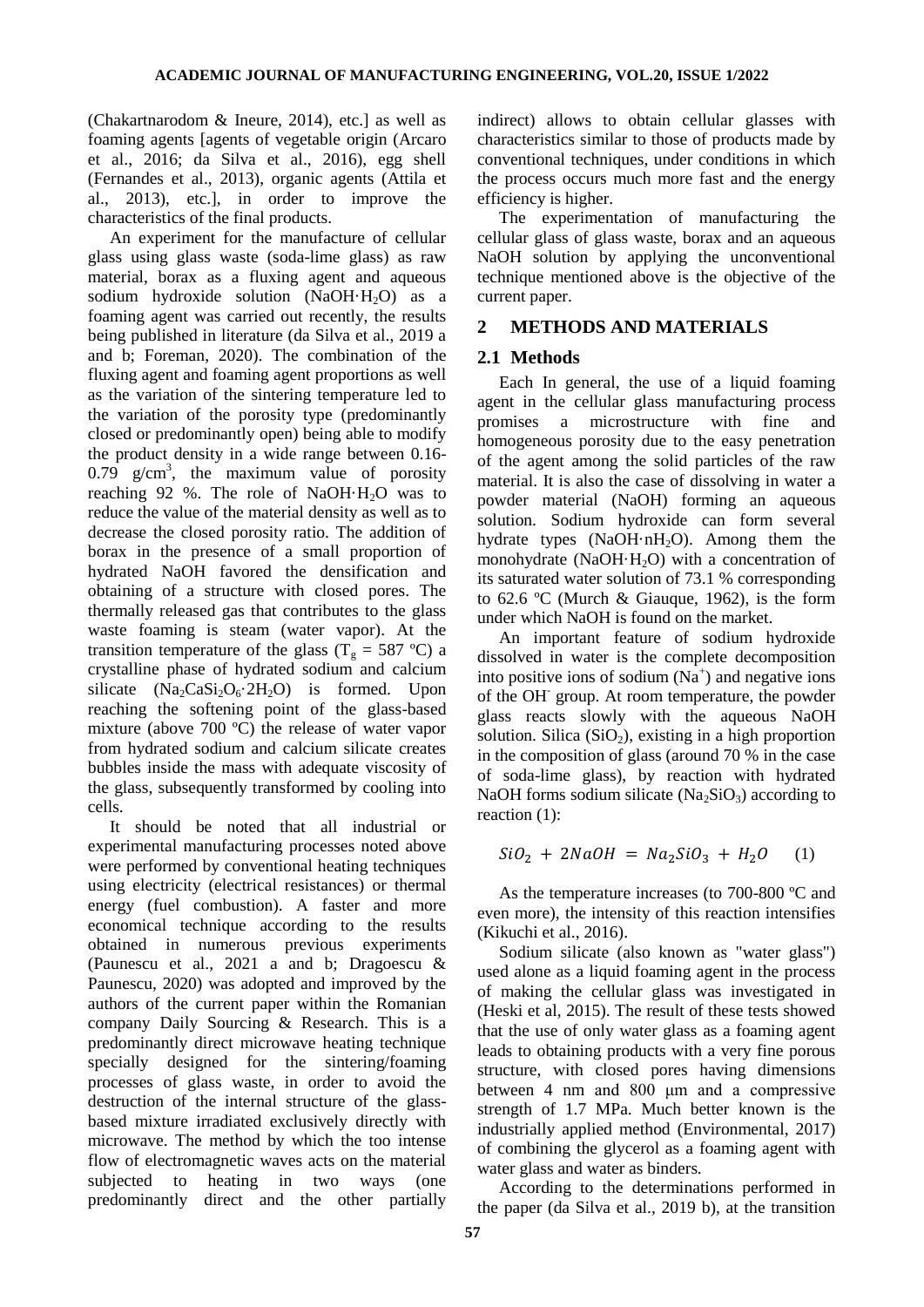temperature of the glass (587 ºC) the formation of a crystalline phase containing hydrated sodium and calcium silicate ( $Na_2CaSi_2O_6.2H_2O$ ) was observed. Its crystallization water is removed around 700 ºC. Water vapor dissociates into hydrogen and oxygen and these are the only gases that contribute to the glass foaming spreading in the form of bubbles in the thermally softened mass of the mixture and remaining blocked until the porous material cooling.

Sodium and calcium silicate hydrolyzes to form free ions of  $Na<sup>+</sup>$  and  $Ca<sup>2+</sup>$  as well as silicic acid  $(SiO<sub>2</sub> · 2H<sub>2</sub>O)$ , which decomposes into hydrated silica gel.

The experimental microwave equipment adopted by the authors was identical to that used in previous experiments (Paunescu et al., 2021 a and b; Dragoescu & Paunescu, 2020).

Thus, the 800 W-oven with a single magnetron was the type commonly used in the household, but constructively adapted for operation at high temperature (above 1000 ºC).

The rotation mechanism of the oven was eliminated due to the large volume of the assembly including the heating sample and the protection system against the excessive intensity of the microwave field as well as the thermal protection.

The same ceramic tube from a mixture of high microwave susceptible materials (SiC and  $Si<sub>3</sub>N<sub>4</sub>$ ) with a diameter of 125 mm, a height of 100 mm and a wall thickness of 2.5 mm, provided with a ceramic lid was used as a screen to reduce the effect of electromagnetic radiation.

The material subjected to heating was previously pressed in the form of a cylindrical sample with a diameter of about 80 mm and a height of about 60 mm and deposited freely on a metal plate in the inner space of the tube.

An effective thermal protection from ceramic fiber mattresses was used around the surface of the tube and above the lid.

The temperature control inside the ceramic tube was performed with a radiation pyrometer axially mounted above the oven, which visualized the sample through 30 mm holes provided in the lid and in the upper wall of the oven.

An overview of the equipment has been previously presented in some papers of authors (Paunescu et al., 2019; Paunescu et al., 2021 a; Axinte et al., 2021) and its constructive and functional scheme is shown in Fig. 1.



**Fig. 1 The constructive and functional scheme of the equipment**

**1 – 800 W-microwave oven; 2- ceramic tube; 3 – ceramic lid; 4 – pressed sample; 5 – metal plate; 6 – support; 7 – thermal insulation; 8 – waveguide; 9 – pyrometer.**

#### **2.2 Materials**

The materials used in this experiment were: post-consumer drinking bottle as raw material, sodium borate (borax) as a fluxing agent and 73 % aqueous NaOH solution as a foaming agent.

The post-consumer drinking bottle was constituted of colorless, green and amber recycled glass in approximately equal weight proportions. The glass waste was cleaned of possible contaminants (plastics, organics, metal), broken in a crusher, ground in a ball mill and sieved, the granulation of the powder being below 80 μm. According to some previous determinations, the oxide composition of the three types of commercial glass (soda-lime glass) used as raw material is shown in Table 1.

| <b>Chemical</b><br>composition | <b>Colorless</b><br>glass | Green<br>glass | Amber<br>glass |
|--------------------------------|---------------------------|----------------|----------------|
| SiO <sub>2</sub>               | 71.6                      | 71.7           | 71.1           |
| $Al_2O_3$                      | 2.0                       | 1.9            | 2.0            |
| CaO                            | 11.9                      | 11.9           | 12.0           |
| Fe <sub>2</sub> O <sub>3</sub> | 0.1                       |                | 0.2            |
| MgO                            | 1.0                       | 1.1            | 1.0            |
| Na <sub>2</sub> O              | 13.2                      | 13.2           | 13.1           |
| $K_2O$                         |                           | 0.1            | 0.1            |
| $Cr_2O_3$                      | 0.05                      | 0.05           |                |
| SO <sub>3</sub>                |                           |                | 0.05           |

**Table 1. Oxide composition (wt. %) of the glass waste types**

Borax was adopted as a fluxing agent due to its high content of  $Na<sub>2</sub>O$  considered to be the most important chemical compound with flux properties, especially for the glass industry. Also, boron from its composition has a major role to increasing the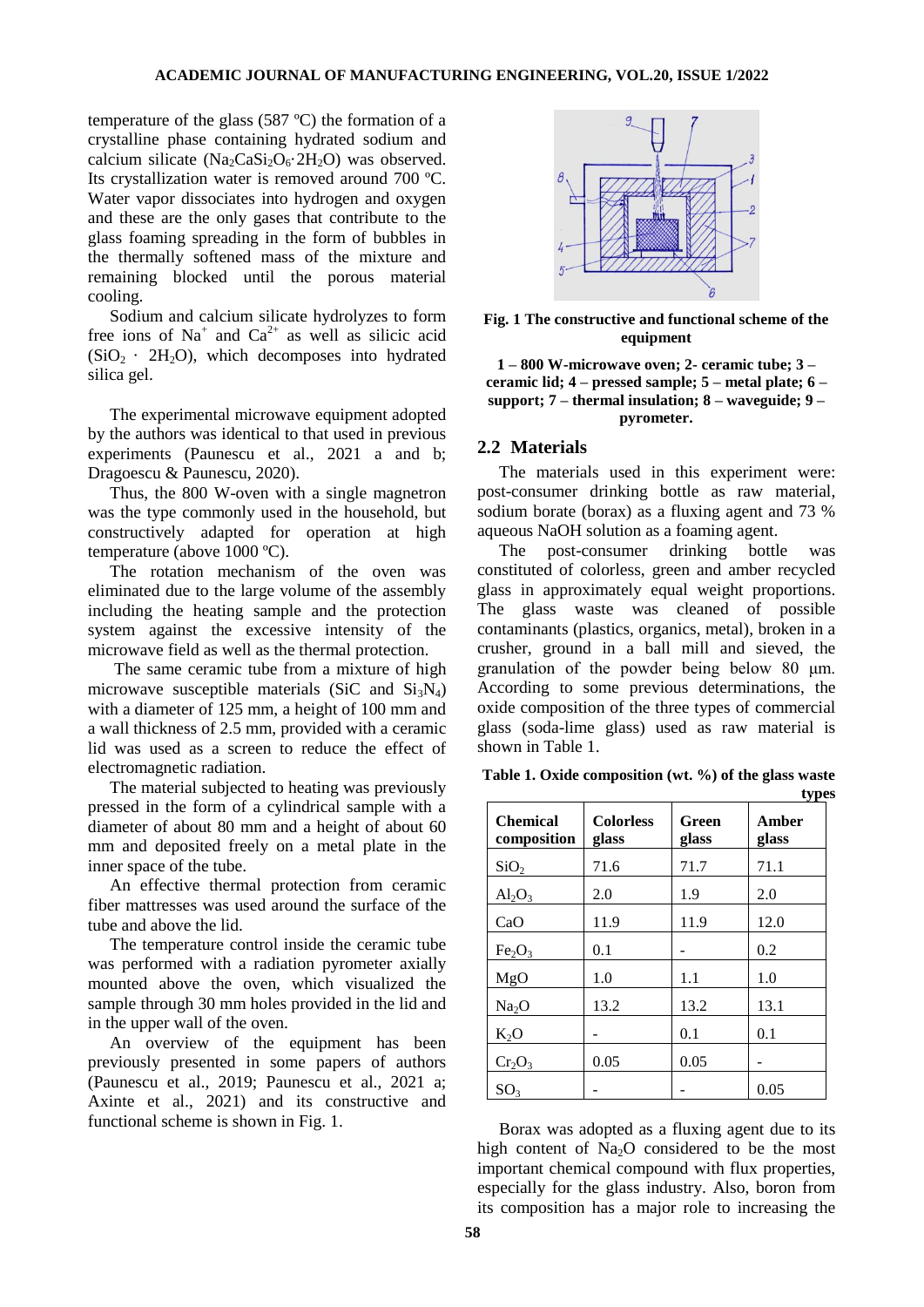mechanical strength of the cellular glass made with borax addition.

The aqueous NaOH solution was used in this experiment as a foaming agent. The formation at 587 ºC of the crystalline phase containing hydrated sodium and calcium silicate and then the removal of the crystallization water facilitated the foaming of the glass-based mixture by means of hydrogen and oxygen resulting from the dissociation of water vapor. The preparation of the aqueous NaOH solution was carried out in a 1 liter half-filled graduated flask, to which 1 M NaOH (40 g) was added. Then the water amount in the vessel was completed to the upper graduated limit and the contents were mixed. This preparation method was adopted to avoid the violent reaction of water contact with solid NaOH.

To manufacture cellular glass by the technique described above, four variants of the recipe containing colored glass waste, borax and aqueous NaOH solution were adopted by the authors. The values corresponding to each variant are presented in Table 2.

**Table 2. Variants of manufacturing recipe of cellular glass**

| Variant | <b>Colored</b><br>glass waste | Borax | <b>Aqueous</b><br><b>NaOH</b> solution |
|---------|-------------------------------|-------|----------------------------------------|
|         | (%)                           | (%)   | (%)                                    |
|         | 86.0                          | 11.0  | 3.0                                    |
| 2       | 86.0                          | 10.0  | 4.0                                    |
| 3       | 85.5                          | 9.0   | 5.5                                    |
|         | 85.0                          | 8.0   | 7.0                                    |

## **3 RESULTS AND DISCUSSION**

## **3.1 Results**

The three components of the starting mixture were mixed in a separate vessel. The wet mixture was then loaded into a cylindrical metal mold and pressed axially to about 5 MPa. After pressing, the material was removed and stored freely in the oven on the metal plate. The amount of wet material (470 g) was kept constant in all variants. The functional parameters of the heating process are presented in Table 3.

**Table 3. Main functional parameters of the process**

| Parameter                              | Variant |      |      |      |
|----------------------------------------|---------|------|------|------|
|                                        |         |      |      |      |
| Wet raw<br>material/<br>cellular glass | 470/    | 470/ | 470/ | 470/ |

| amount $(g)$                                  | 328.7 | 329.0 | 328.9 | 328.7 |
|-----------------------------------------------|-------|-------|-------|-------|
| Sintering<br>temperature                      |       |       |       |       |
| $(C^{\circ}C)$                                | 710   | 730   | 760   | 780   |
| Heating time<br>(min)                         | 25    | 26    | 28    | 30    |
| Heating rate<br>$(^{\circ}C/\text{min})$      | 27.6  | 27.3  | 26.4  | 25.3  |
| Cooling rate<br>$(^{\circ}C/min)$             | 6.0   | 5.8   | 5.9   | 6.1   |
| Index of                                      |       |       |       |       |
| volume<br>increasing                          | 1.40  | 1.50  | 1.80  | 2.10  |
| Specific<br>energy<br>consumption<br>(kWh/kg) | 0.79  | 0.82  | 0.89  | 0.95  |

According to the data in Table 3, the sintering temperature of mixture increased from 710 ºC to 780 ºC corresponding to the proportion increase of aqueous NaOH solution from 3 % (variant 1) to 7 % (variant 4), although the borax proportion followed a decreasing slope between 11 % and 8 %. Due to the excellent energy efficiency of the predominantly direct microwave heating, the heating rate had much higher values (25.3-27.6 °C/min) compared to the heating rates applied in conventional heating (around 10 ºC/min [3]). By default, the duration of the heating process was shorter (25-30 min) and the specific energy consumption had low values between 0.79-0.95 kWh/kg, at least at the level of the values registered in the conventional industrial processes (Energocell, 2014).

The section appearance of the four cellular glass samples obtained by the technique presented above is shown in Fig. 2. The influence of increasing the sintering temperature and the proportion of aqueous NaOH solution is obvious by increasing the size of cells that compose the sample porous structure. The high rate of predominantly direct microwave heating did not disturb the structural homogeneity of the products.



**a b**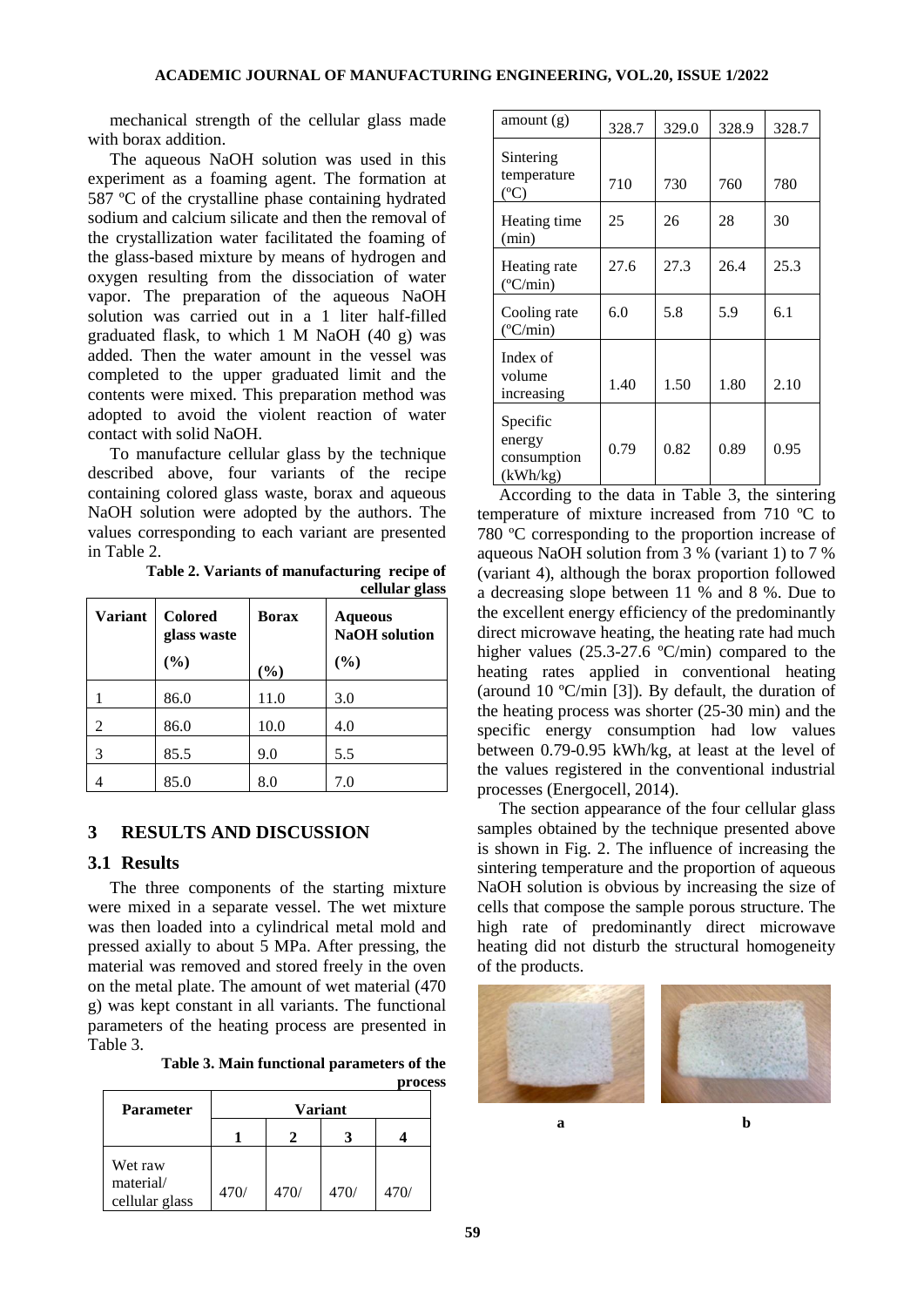

**Fig. 2 Section appearance of the cellular glass products**

#### **a – variant 1 sintered at 710 ºC; b – variant 2 sintered at 730 ºC; c – variant 3 sintered at 760 ºC; d – variant 4 sintered at 780 ºC.**

The cellular glass samples were subjected to the common methods of determining the main characteristics. The apparent density was measured by the gravimetric method (Manual, 1999). The porosity was calculated by the method of comparing the true and apparent density (Anovitz & Cole, 2005). The thermal conductivity was measured by the heat-flow meter method (ASTM E1225-04) and the compressive strength was determined using a TA.XTplus Texture Analyzer (ASTM C552-17). The water absorption was determined by the water immersion (for 24 hours) method (ASTM D570) and the microstructural configuration of the cellular glasses was investigated with an ASONA 100X Zoom Smartphone Digital Microscope.

The results of physical, thermal, mechanical and morphological features measurements and determinations of the investigated cellular glass products are shown in Table 4.

**Table 4. Main physical, thermal, mechanical and morphological characteristics of the cellular glass products**

| Characteristic                     | Variant     |                |             |             |
|------------------------------------|-------------|----------------|-------------|-------------|
|                                    | 1           | $\mathfrak{D}$ | 3           | 4           |
| Apparent<br>density<br>$(g/cm^3)$  | 0.45        | 0.39           | 0.26        | 0.17        |
| Porosity (%)                       | 78.6        | 81.4           | 87.6        | 91.9        |
| Thermal<br>conductivity<br>(W/m·K) | 0.091       | 0.085          | 0.069       | 0.048       |
| Compressive<br>strength (MPa)      | 2.14        | 1.95           | 1.60        | 1.58        |
| Water<br>absorption<br>(vol. %)    | 2.25        | 2.10           | 2.20        | 2.00        |
| Cell size (mm)                     | $0.1 - 0.3$ | $0.1 - 0.4$    | $0.4 - 0.6$ | $0.6 - 1.0$ |

Analyzing the data in Table 4, it results that the use of a liquid foaming agent, such as aqueous NaOH solution, favors obtaining a homogeneous microstructure with uniform cells distribution. The experiment included the combination use of this type of foaming agent with a fluxing agent (borax). A higher proportion of borax (10-11 %) in association with a reduced proportion of NaOH (3-4 %) as in the case of variants 1 and 2 favors the densification of the glass foam and obtaining a closed porosity. Consequently, the apparent density of cellular glass has slightly high values  $(0.45 \text{ g/cm}^3)$ and  $0.39 \text{ g/cm}^3$ , respectively), an acceptable porosity (78.6-81.4 %) and a thermal conductivity slightly above the performance limit of 0.080 W/m·K, which together indicate the thermal insulation properties of the material above the acceptable average level in the field of building materials. Significantly higher proportions of NaOH of 5.5-7 % and slightly lower of borax (8-9 %) as in the case of variants 3 and 4 as well as a significant increase of the sintering/foaming temperature (from 710-730 ºC corresponding to variants 1-2 at 760- 780 ºC corresponding to variants 3-4) significantly modified the thermal insulation properties of the foamed products. The apparent density was reduced to low values  $(0.17 - 0.26 \text{ g/cm}^3)$ , the porosity reached 91.9 % in the case of variant 4 and the thermal conductivity greatly decreased to values between 0.048-0.069 W/m·K. The compressive strength followed a slightly decreasing slope from manufacturing variant 1 to variant 4. The mechanical strength values are located at a relatively high level compared to other similar porous materials, reaching 2.14 MPa in the case of variant 1 and a minimum of 1.58 MPa, more than acceptable for a thermal insulation material for buildings, in the case of variant 4. The water absorption had normal values for a cellular glass (below 2.25 vol. %). The analysis of microstructural peculiarities of the four variants of foamed products was performed by investigating the pictures presented in Fig. 3.

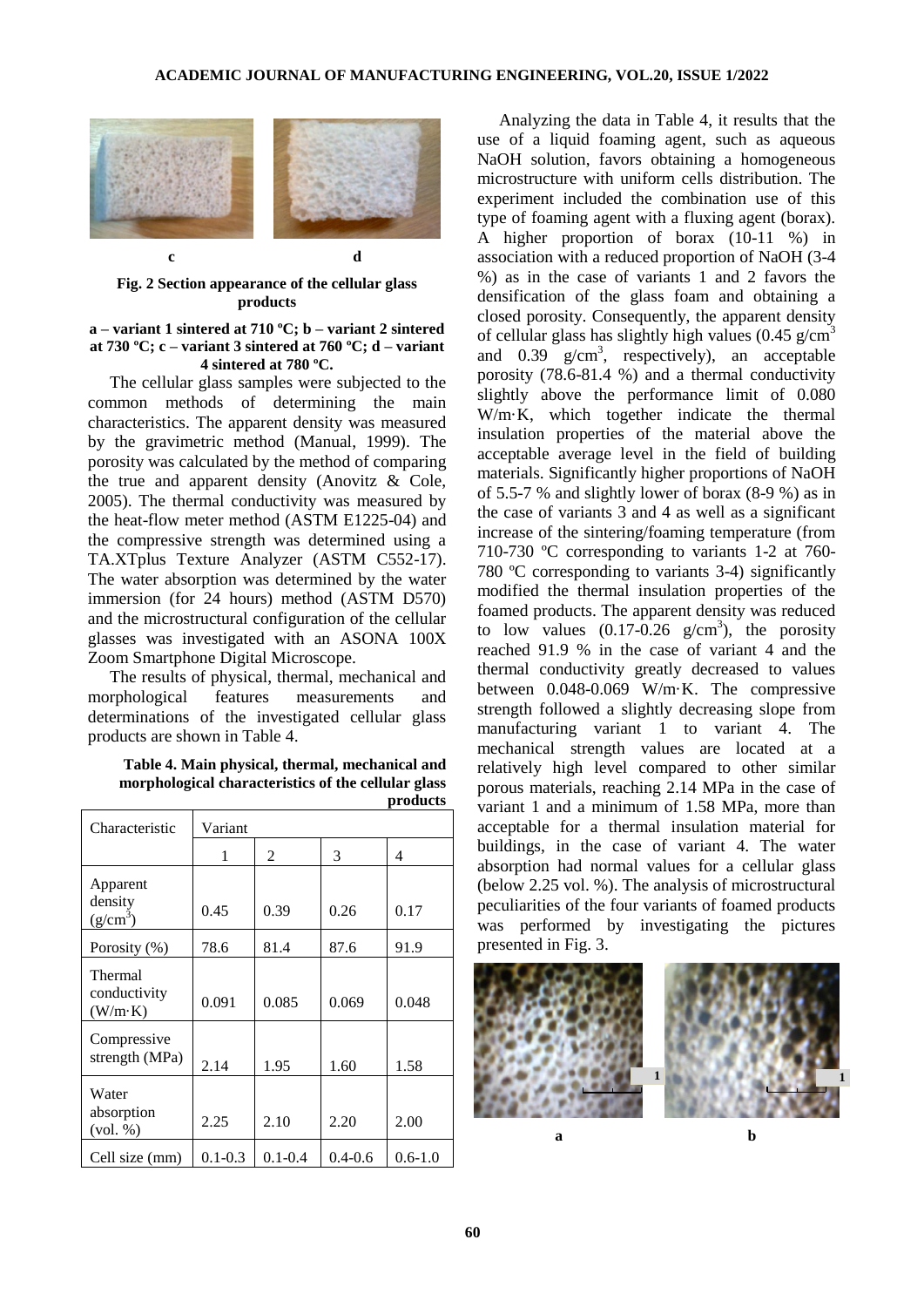

**Fig. 3 Microstructural configuration of the cellular glass products**

#### **a – variant 1 sintered at 710 ºC; b – variant 2 sintered at 730 ºC; c – variant 3 sintered at 760 ºC; d – variant 4 sintered at 780 ºC.**

According to Fig. 3, the microstructural appearance of the samples made in variants 1 and 2 sintered at 710-730 °C is characterized by homogeneity, cells with small dimensions, between 0.1-0.3 mm (sample 1) and between 0.1-0.4 mm (sample 2). The samples obtained by sintering at higher temperatures (760 °C and 780 °C, respectively) have a tendency (mild in sample 3 and more pronounced in sample 4) to form open cells by communication between neighboring cells. The apparent density of these samples decreases, but the compressive strength tends to remain relatively constant or to decrease very easily, because intercellular communication channels are formed especially in denser areas of the cellular structure known as "struts", which ensures a good mechanical strength of the porous material matrix (Tulyaganov et al., 2006). The cells dimension is increasing compared to those of samples 1 and 2, having the following ranges of values: 0.4-0.6 mm (variant 3) and 0.6-1.0 mm (variant 4).

Analyzing the parameters of the manufacturing process and the characteristics of the four cellular products obtained by the unconventional technique of microwave heating, the optimal variant was chosen by the authors. This is variant 1 made by sintering at 760 ºC a mixture composed of 85.5 % glass waste, 9.0 % borax and 5.5 % aqueous NaOH solution. Using a high heating rate of 26.4 ºC/min, the specific energy consumption was only 0.89 kWh/kg. The main features of the final product were: apparent density of  $0.26$  g/cm<sup>3</sup>, porosity of 87.6 %, thermal conductivity of 0.069 W/m·K and compressive strength of 1.60 MPa. The cells size was between 0.4-0.6 mm, the microstructure appearance being homogeneous. If the characteristics of the product are similar to those of glass foams produced by conventional techniques with moderate heating rates, the energy efficiency of the process described in the current paper is higher.

## **3.2 Discussion**

The application of electromagnetic wave energy (microwaves) in cellular glass manufacturing processes is generally a very fast and economical method (Kharissova et al., 2010), but which has proven to be inadequate by direct irradiation of silicate materials (including the glass) according to tests performed by authors in 2017 (Paunescu et al., 2017). For this reason, given the use of an oven with a useful volume of 20 L powered by microwaves with an installed power of 800 W, the direct heating of a powder silicate material (a commercial soda-lime glass) of about 400-500 g could be too intense, requiring protection from a highly microwave-absorbing material and, at the same time, with a thickness low enough (2.5 mm) to also allow its penetration for a less intense contact with the silicate material. This original technical solution was the basis of all subsequent experiments, including the current one.

The significantly higher heating rate (above 25 ºC/min) compared to the usual rates recommended in conventional processes (around 10 ºC/min) did not negatively influence the properties of the cellular glass.

# **4 CONCLUDING REMARKS**

The paper aimed to manufacture a cellular glass with thermal insulation properties (low bulk density, high porosity and low thermal conductivity) using an unconventional technique of heat treatment of glass-based raw material. This technique is fundamentally different from conventional techniques commonly applied in industrial processes, using electromagnetic waves (microwaves). The work originality consists in adopting the predominantly direct and partially indirect microwave heating solution by placing between the radiation emitting source and the material a ceramic tube made of SiC and  $Si<sub>3</sub>N<sub>4</sub>$ , strongly microwave absorbing, but with a very thin wall thickness (2.5 mm), which also allows its penetration by the microwave flux. Mixed heating diminishes the effect of integral direct heating, which previously proved to be too intense causing major damage to the internal structure of the glass subjected to the foaming process.

 In this experiment, performed on a 800 Wmicrowave oven adapted for high temperature operation in the Romanian company Daily Sourcing & Research, four cellular glass manufacturing recipes were tested using glass waste (between 85- 86 %) as raw material, borax (between 8-11 %) as a fluxing agent and aqueous NaOH solution (between 3-7 %) as a liquid foaming agent. The sintering/foaming temperature had an increasing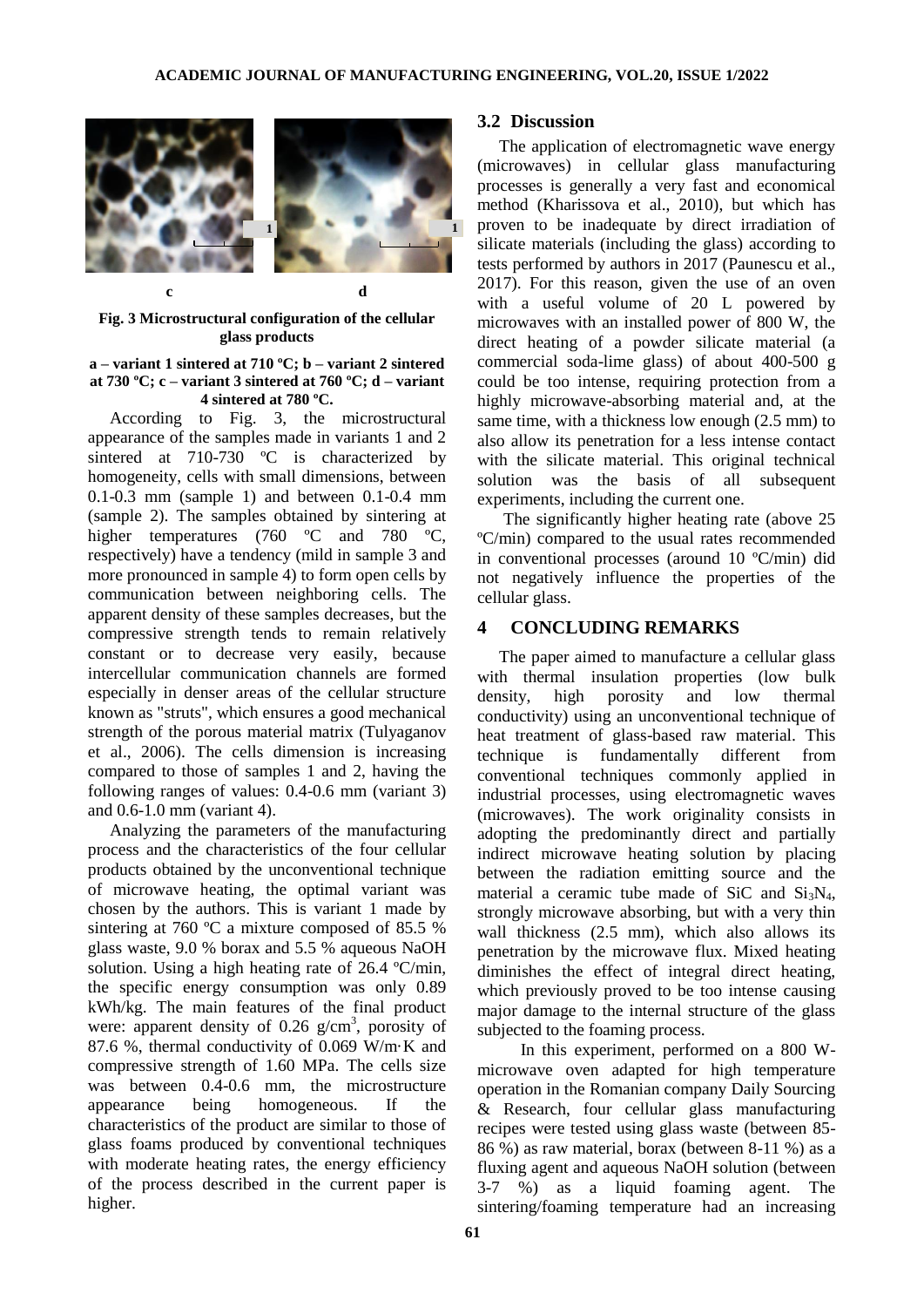slope from 710  $\degree$ C to 780  $\degree$ C as the proportion of foaming agent increased and the proportion of borax decreased. The optimal variant was considered by authors the variant achieved by sintering at 760 °C of the mixture composed of 85.5 % glass waste, 9 % borax and 5.5 % aqueous NaOH solution. The porous product characteristics were: apparent density of  $0.26$  g/cm<sup>3</sup>, porosity of 87.6 %, thermal conductivity of 0.069 W/m·K and compressive strength of 1.60 MPa, values almost similar to those of products of the same type manufactured by conventional techniques. The specific energy consumption was economical being determined at 0.89 kWh/kg, at least at the level of the values registered in the conventional industrial processes.

# **5 REFERENCES**

Axinte, S.M., Paunescu, L., Dragoescu, M.F., Manufacturing the cellular glass from glass waste by an original unconventional technique, *Academic Journal of Manufacturing Engineering,* vol. 19, no. 4, 2021 (in process of publishing).

Anovitz, L.M., Cole, D.R. (2005). Characterization and analysis of porosity and pore structures, *Reviews in Mineralogy and Geochemistry,* vol*.* 80, pp. 61-164.

Arcaro, S., Goulart de Oliveira, B., Tramontin Souza, M., Cesconeto, F.R., Granados, L., Novaes de Oliveira, A.P. (2016). Thermal insulating foams produced from glass waste and banana leaves. *Material Research*, vol. 19, no. 5, pp. 1064 – 1069. Available at: [http://dx.doi.org/10.1590-1980-5373-](http://dx.doi.org/10.1590-1980-5373-MR-2015-0539) [MR-2015-0539](http://dx.doi.org/10.1590-1980-5373-MR-2015-0539) Accessed: 2018-11-10.

Attila, Y., Güden, M., Tasdemirci, A. (2013). Foam glass processing using a polishing glass powder residue. *Ceramics International*, vol. 39, pp. 5869 - 5877.

Chakartnarodom, P., Ineure, P. (2014). Foam glass development using glass cullet and fly ash or rice husk ash as the raw materials. *Key Engineering Materials* vol. 608, pp. 73-78.

da Silva, L.L., Nunes Ribeiro, L.C., Santacruz, G., Arcaro, S., Koop Alves, A., Pérez Bergmann, C. (2016). Glass foams produced from glass and yerba mate (Ilex paraguarinensis). *FME Transactions*, vol. 46, pp. 70 – 79. Available at:

[https://www.mas.bg.ac.rs/\\_media/istrazivanje/fme/v](https://www.mas.bg.ac.rs/_media/istrazivanje/fme/vol46) [ol46](https://www.mas.bg.ac.rs/_media/istrazivanje/fme/vol46) Accessed: 2019-09-16.

da Silva, R.C., Kubaski, E.T., Tebcherani, S.M. (2019 a). Glass foams produced by glass waste, sodium hydroxide, and borax with several pore structures using factorial designs. *International Journal of Applied Ceramic Technology,* pp. 1-9.

Available at: <https://doi.org/10.1111/ijac.13210> Accessed: 2021-08-14.

da Silva, R.C., Kubaski, E.T., Tenório-Neto, E.T., Lima-Tenório, M.K., Tebcherani, S.M. (2019 b). Foam glass using sodium hydroxide as foaming agent: Study on the reaction mechanism in sodalime glass matrix. *Journal of Non-Crystalline Solids,* vol. 511, pp. 177-182.

Dragoescu, M.F., Paunescu, L. (2020). Borosilicate glass foam experimentally manufactured by microwave irradiation. *Nonconventional Technologies Review,* vol. 24, no. 4, pp. 72-77.

Energocell. (2014). Daniela Ipari Park Kft, Debrecen, Hungary. Available at: [http://www.energocell.hu](http://www.energocell.hu/) Accessed: 2019-11-09.

Environmental Product Declaration-Glapor cellular glass (2017). Glapor Werk Mitterteich GmbH, Bauen und Umwelt e.V. Institute Publisher, Berlin, Germany.

Fernandes, H.R., Andreola, F., Barbieri, I., Lancellotti, I., Pascual, M.J., Ferreira, J.M.F. (2013). The use of egg shells to produce cathode ray tube (CRT) glass foams. *Ceramics International*, vol. 39, pp. 9071 – 9078.

Fidancevska, E., Mangutova, B., Milosevski, M., Bassert, J. (2003). Obtaining of dense and highly porous materials from metallurgical slag. *Science of Sintering*, vol. 35, pp. 85 – 91.

Foreman, J. (2020). Doing double duty in the circular economy-creating foam glass from waste materials, *Journal of the American Ceramic Society*. Available at: [https://ceramics.org/ceramic-tech](https://ceramics.org/ceramic-tech-today/environment/doing-double-duty-in-the-circular-economy-creating-foam-glass-from-waste-materials)[today/environment/doing-double-duty-in-the-](https://ceramics.org/ceramic-tech-today/environment/doing-double-duty-in-the-circular-economy-creating-foam-glass-from-waste-materials)

[circular-economy-creating-foam-glass-from-waste](https://ceramics.org/ceramic-tech-today/environment/doing-double-duty-in-the-circular-economy-creating-foam-glass-from-waste-materials)[materials](https://ceramics.org/ceramic-tech-today/environment/doing-double-duty-in-the-circular-economy-creating-foam-glass-from-waste-materials) Accessed: 2021-10-22.

Gorokhovsky, A.V., Escalante Garcia, J.I., Mendez-Nonell, J., Gorokhovsky, V.A., Mescheryakov, D.V. (2002). Foamed glass-ceramic materials based on oil shale by-products. *Glass Science and Technology*, vol. 75, pp. 259-262.

Heski, D., Aneziris, C.G., Gross, U., Horn, A. (2015). Water and waterglass mixtures for foam glass production, *Ceramics International,* vol. 41, no. 10. Available at:

<https://doi.org/10.1016/j.ceramint.2015.06.088> Accessed: 2020-11-29.

Hestin, M., de Veron, S., Burgos, S. (2016). Economic study on recycling of building glass in Europe. Available at: [https://www.glassforeurope.com/wp-](https://www.glassforeurope.com/wp-content/uploads/2018/04/Economic-study-on-recycling-of-building-glass-in-Europe-Deloitte.pdf)

[content/uploads/2018/04/Economic-study-on-](https://www.glassforeurope.com/wp-content/uploads/2018/04/Economic-study-on-recycling-of-building-glass-in-Europe-Deloitte.pdf)

[recycling-of-building-glass-in-Europe-Deloitte.pdf](https://www.glassforeurope.com/wp-content/uploads/2018/04/Economic-study-on-recycling-of-building-glass-in-Europe-Deloitte.pdf)  Accessed: 2021-03-13.